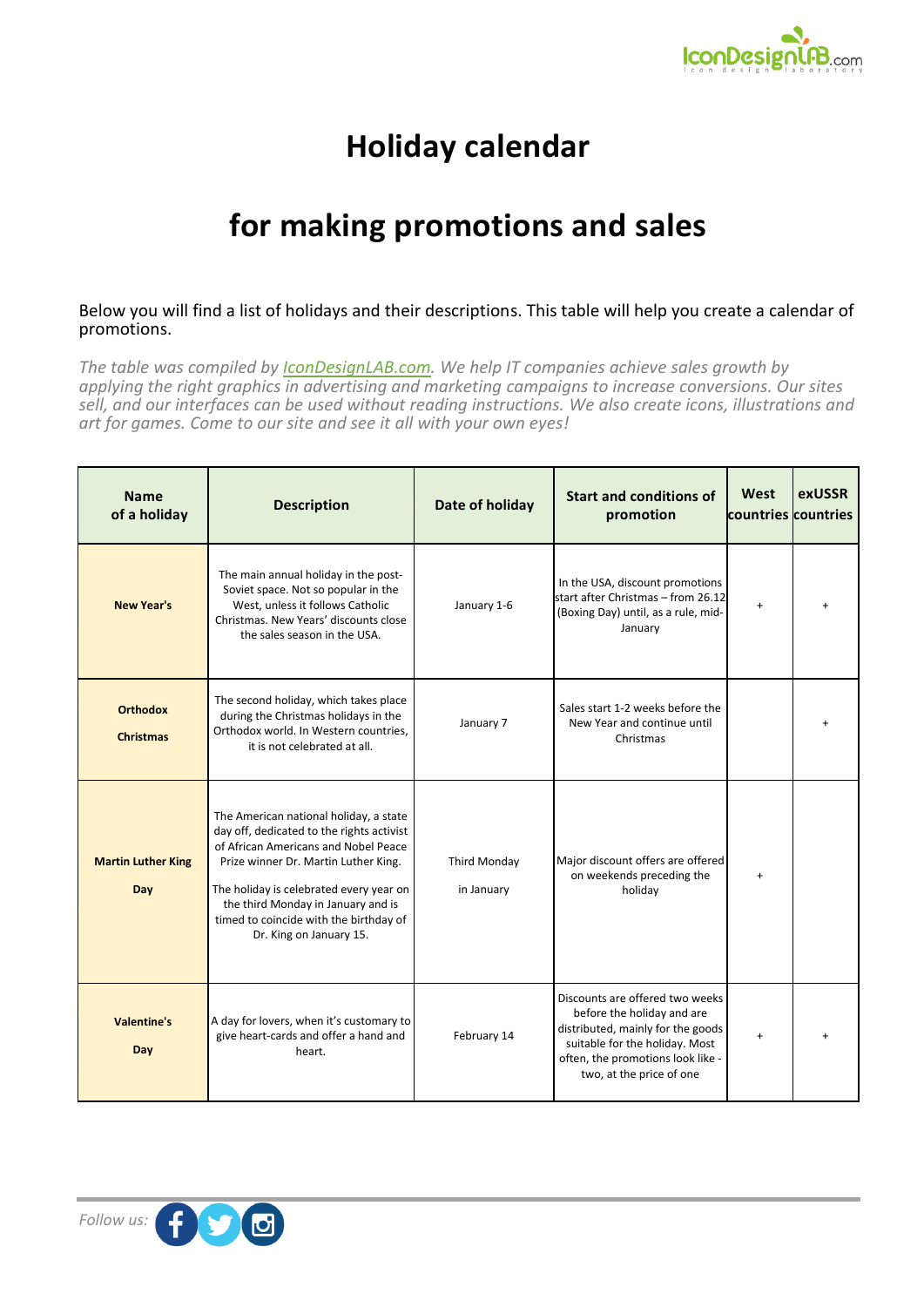

| <b>Presidents' Day</b>              | A holiday dedicated to the post of<br>President of the United States of<br>America. Traditionally, the holiday is<br>timed to coincide with the birthday of<br>George Washington and has a clear<br>patriotic orientation.                                                        | <b>Third Monday</b><br>in February                        | Usually stores arrange short-term<br>sales for this day                                                                                                                                                                               | $\ddot{}$ |           |
|-------------------------------------|-----------------------------------------------------------------------------------------------------------------------------------------------------------------------------------------------------------------------------------------------------------------------------------|-----------------------------------------------------------|---------------------------------------------------------------------------------------------------------------------------------------------------------------------------------------------------------------------------------------|-----------|-----------|
| <b>International Women's</b><br>Day | Women's Day, which, despite its<br>internationality, is celebrated not only<br>in the countries of the former Soviet<br>Union.                                                                                                                                                    | March 8                                                   | Discounts are made for a week or<br>two before the holiday, and<br>special gift sets "for her" are<br>prepared                                                                                                                        |           |           |
| <b>St. Patrick's Day</b>            | Day honoring the patron saint of<br>Ireland, who brought Christianity to<br>this once-pagan country. Despite the<br>fact that St. Patrick is the patron saint<br>of Ireland, this holiday is quite popular<br>in the United States, which is home to<br>a large Irish population. | March 1                                                   | Discounts are offered<br>immediately before the holiday,<br>and are typically offered for items<br>shamrock-green in color.                                                                                                           | $\ddot{}$ |           |
| <b>Easter</b>                       |                                                                                                                                                                                                                                                                                   | End of March - early April.<br>Different dates every year | Discounts start two weeks before<br>the holiday                                                                                                                                                                                       | $\ddot{}$ | $\ddot{}$ |
| <b>Workers' Day</b>                 | Despite the name of the holiday, it is<br>customary to relax in nature or to<br>plant potatoes. It is not celebrated in<br>the US and Western countries.                                                                                                                          | May 1                                                     | The holiday coincides with the<br>departure of the population to<br>kitchen gardens, so this is the<br>time for various promotions for<br>summer cottages.                                                                            |           |           |
| <b>Mother's Day</b>                 | Mother's Day is a holiday in honor of<br>mothers. On this day, it is customary<br>to congratulate mothers and pregnant<br>women. This is in contrast to<br>International Women's Day, when all<br>female representatives are<br>acknowledged.                                     | 2nd Sunday in May                                         | Discounts start 1-2 weeks before<br>the holiday, and, in general, apply<br>to women's goods, although there<br>are exceptions. For example, in<br>2013, the trading platform<br>Amazon timed discounts on<br>tablets to this holiday. | $\ddot{}$ |           |
| <b>Cinco de Mayo</b>                | The national holiday of Mexico, which<br>is also celebrated in the USA (mostly<br>among Latinos in the southern states<br>of California, Arizona, New Mexico<br>and Texas). It is celebrated with<br>Mexican cuisine, music and dances.                                           | May 5                                                     | Holiday discounts are available in<br>American online stores.<br>Promotions must contain the<br>number 5. For example, an action<br>continues for only 5 hours, or a<br>5% discount is offered for 1 day.                             | $\ddot{}$ |           |
| <b>Memorial</b><br>Day              | This day is dedicated to the memory of<br>American military men who died in all<br>wars and armed conflicts in which the<br>USA has taken part.                                                                                                                                   | Last Monday in May                                        | Sales timed to this holiday mainly<br>occur in US stores and are short-<br>term in nature: they begin a week<br>prior to the day for all types of<br>goods.                                                                           | $\ddot{}$ |           |

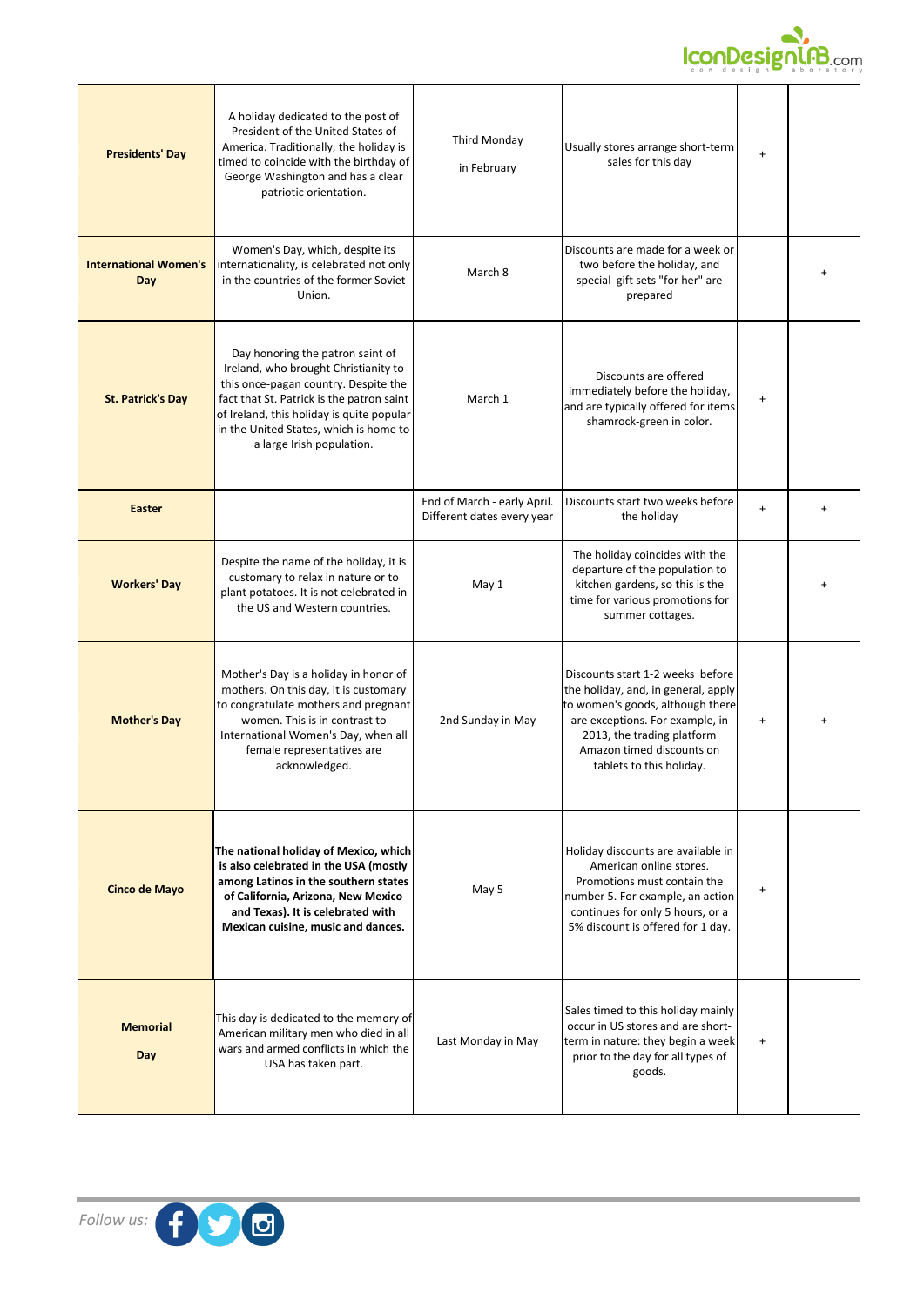

| Father's day            | Father's Day is for fathers. As well as<br>Mother's Day, it is a purely family<br>holiday, once again stressing family<br>values.                                                                                                                                                                                                                                                                                                                                                                                                  | Third Sunday in June    | About a week before the holiday,<br>all sorts of special offers are<br>announced. They typically involve<br>concern goods and gifts "for Dad".                                                                                                                                                 | $\ddot{}$                        |  |
|-------------------------|------------------------------------------------------------------------------------------------------------------------------------------------------------------------------------------------------------------------------------------------------------------------------------------------------------------------------------------------------------------------------------------------------------------------------------------------------------------------------------------------------------------------------------|-------------------------|------------------------------------------------------------------------------------------------------------------------------------------------------------------------------------------------------------------------------------------------------------------------------------------------|----------------------------------|--|
| <b>Independence Day</b> | The anniversary of the signing of the<br>Declaration of Independence in 1776,<br>which proclaimed the independence of<br>the USA from Great Britain. In the USA.<br>July 4 is one of the most important<br>national holidays.                                                                                                                                                                                                                                                                                                      | July 4                  | Many American online stores hold<br>either special promotions or<br>reduce prices for certain types of<br>goods, or offer short-term sales.                                                                                                                                                    | $\ddot{}$                        |  |
| Day of Knowledge        | September 1 marks the beginning of<br>the academic year for the vast<br>majority of Russian schoolchildren,<br>students, and teachers. Traditionally<br>there are solemn rules, class hours,<br>lessons of knowledge, peace, security<br>and courage in schools on this day.                                                                                                                                                                                                                                                       | September 1             | All sorts of promotions for<br>children, schools and knowledge-<br>related goods begin one month<br>before school starts. In this case.<br>it is not customary to offer<br>discounts for items of direct need<br>(notebooks, pencil cases, pencils,<br>etc.) before the school year<br>begins. |                                  |  |
| <b>Labor Day</b>        | On this day, it is customary to hold<br>street parades symbolizing the<br>solidarity of workers and trade unions.<br>In addition, many Americans perceive<br>Labor Day as the end of summer, so<br>the day is seen as a day of additional<br>recreation during which people spend<br>time with their families.                                                                                                                                                                                                                     | 1st Monday in September | Promotions begin a week or two<br>before the holiday.                                                                                                                                                                                                                                          | $\ddot{}$                        |  |
| <b>Columbus Day</b>     | Celebration in honor of the discovery<br>of America by Christopher Columbus.<br>It is a work holiday in many states.                                                                                                                                                                                                                                                                                                                                                                                                               | 2nd Monday in October   | As a rule, short sales with big<br>discounts are held.                                                                                                                                                                                                                                         | $\begin{array}{c} + \end{array}$ |  |
| <b>Halloween</b>        | On this night, people wear different<br>costumes and arrange masquerades<br>and competitions. The main symbol of<br>the holiday, which dates from<br>centuries ago, remains a hollowed-out<br>pumpkin carved with a toothy face and<br>with a burning candle inside. This<br>night, children knock at home and<br>shout: "Help or regret!" or (in the US<br>and Canada) "trick or treat!" In order<br>to protect yourself from these little<br>"evil demons" you should provide<br>them with sweets, which is a kind of<br>victim. | October 31              | Decreased prices for some goods<br>on the eve of the holiday can be<br>found in stores in the US, Europe<br>and Asia. These usually start a<br>week or two before the holiday.                                                                                                                 | $\ddot{}$                        |  |